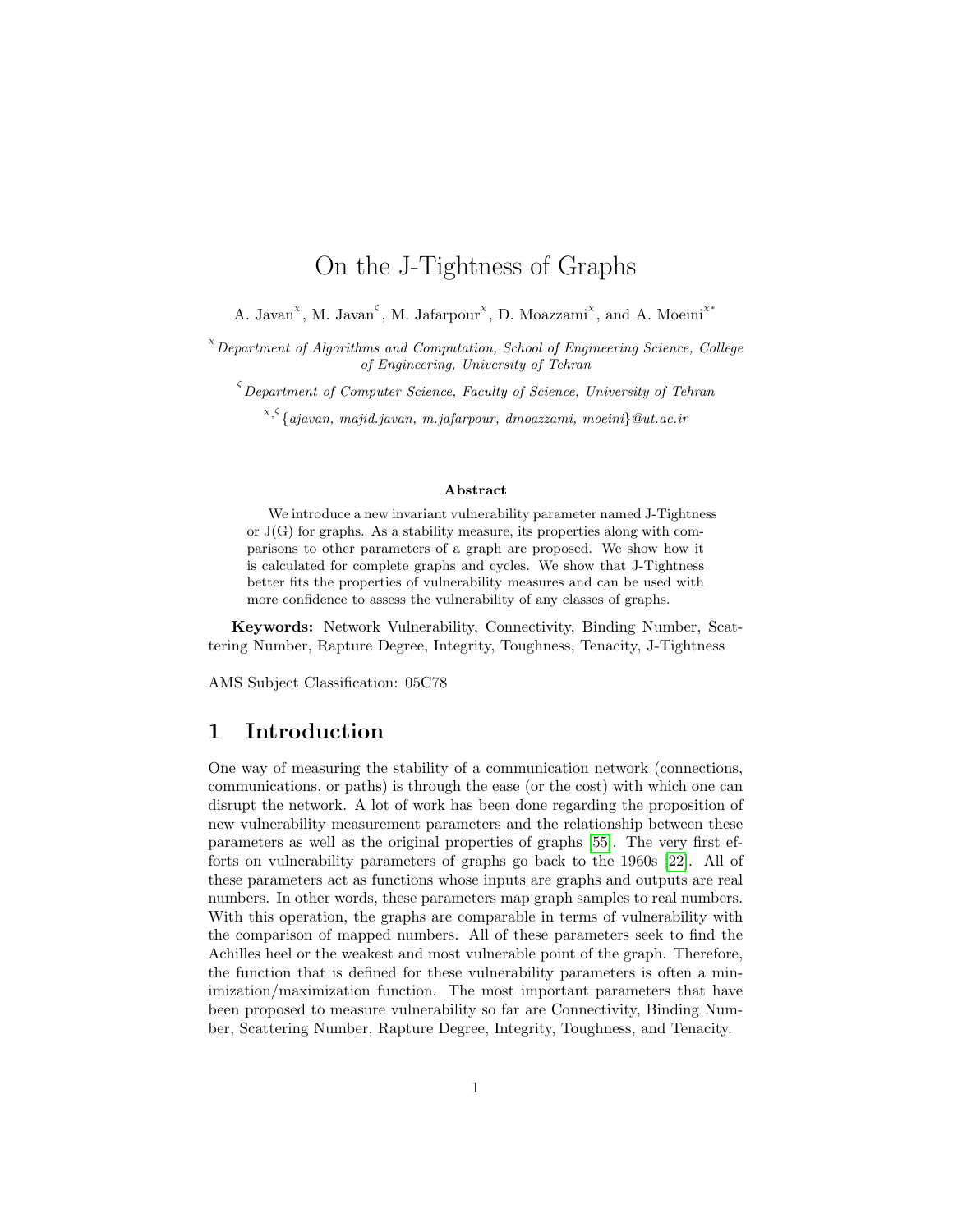Any of these parameters have approached the vulnerability problems from a certain point of view considering different characteristics of graphs. Some consider the integrity, toughness, tenacity, and binding number as members of a class of vulnerability parameters of a graph that are often used to study network reliability [\[59\]](#page-16-1). The term reliability intends to positively consider the properties of graphs, while vulnerability tries to show weakness. However, in some other studies, these parameters have fallen into three categories including cutting, covering, and closeness perspectives [\[7\]](#page-13-0). These three categories mostly highlight the approaches to which the graphs are analyzed. In the following sections, some of these parameters are illustrated. Parameters should behave in the case of different graphs so that if logically one graph is weaker than another graph, the vulnerability calculated by that parameter for the first graph is smaller than the second one. Despite all these parameters, can we introduce another parameter that behave more logically? In this paper, a new parameter for calculating graph and network vulnerabilities will be presented and we will discuss the criteria required for a good vulnerability parameter.

Throughout the paper, we use Bondy and Murty [\[23\]](#page-14-1) for terminology and notation. For a graph G, by  $\omega(G)$  we denote the number of components of G, and  $\tau(G)$  the order of the largest component of G. We shall use  $|x|$  for the largest integer not larger than x and  $\lceil x \rceil$  the smallest integer not smaller than x. The organization of the rest of this paper is as follows. Section [2](#page-1-0) provides an overview of the popular vulnerability parameters, Section [3](#page-4-0) covers the characteristics of any desired vulnerability parameter. In Section [4](#page-7-0) the J-Tightness of graphs is introduced. The subsequent theorems and lemmas elaborated in Section [5,](#page-7-1) and Section [6](#page-12-0) concludes the paper.

### <span id="page-1-0"></span>2 Vulnerability Parameters

Many studies have proposed various vulnerability parameters have to assess the vulnerability of graphs and networks so far. In this section, we will study these parameters and some of their properties. As stated in the previous section, depending on how we approach the vulnerability problem, these parameters fall into three categories, including cutting, covering, and closeness [\[7\]](#page-13-0).

#### 2.1 Connectivity

Beineke and Harary [\[22\]](#page-14-0) first proposed the connectivity parameter based on Mengers theorem  $[1, 33, 48]$  $[1, 33, 48]$  $[1, 33, 48]$ . The connectivity of a non-complete graph G is defined by:

$$
\kappa(G) = \min\{|F| : F \subset V(G), \omega(G - F) > 1\} \tag{1}
$$

and that of the complete graph  $K_n$  is defined as  $n-1$ .

The connectivity gives the minimum cost to disrupt the network, but it does not consider the remaining components after a disruption. One can say that this disruption is further successful if the network contains more disconnected components and much more successful if, in addition, these components are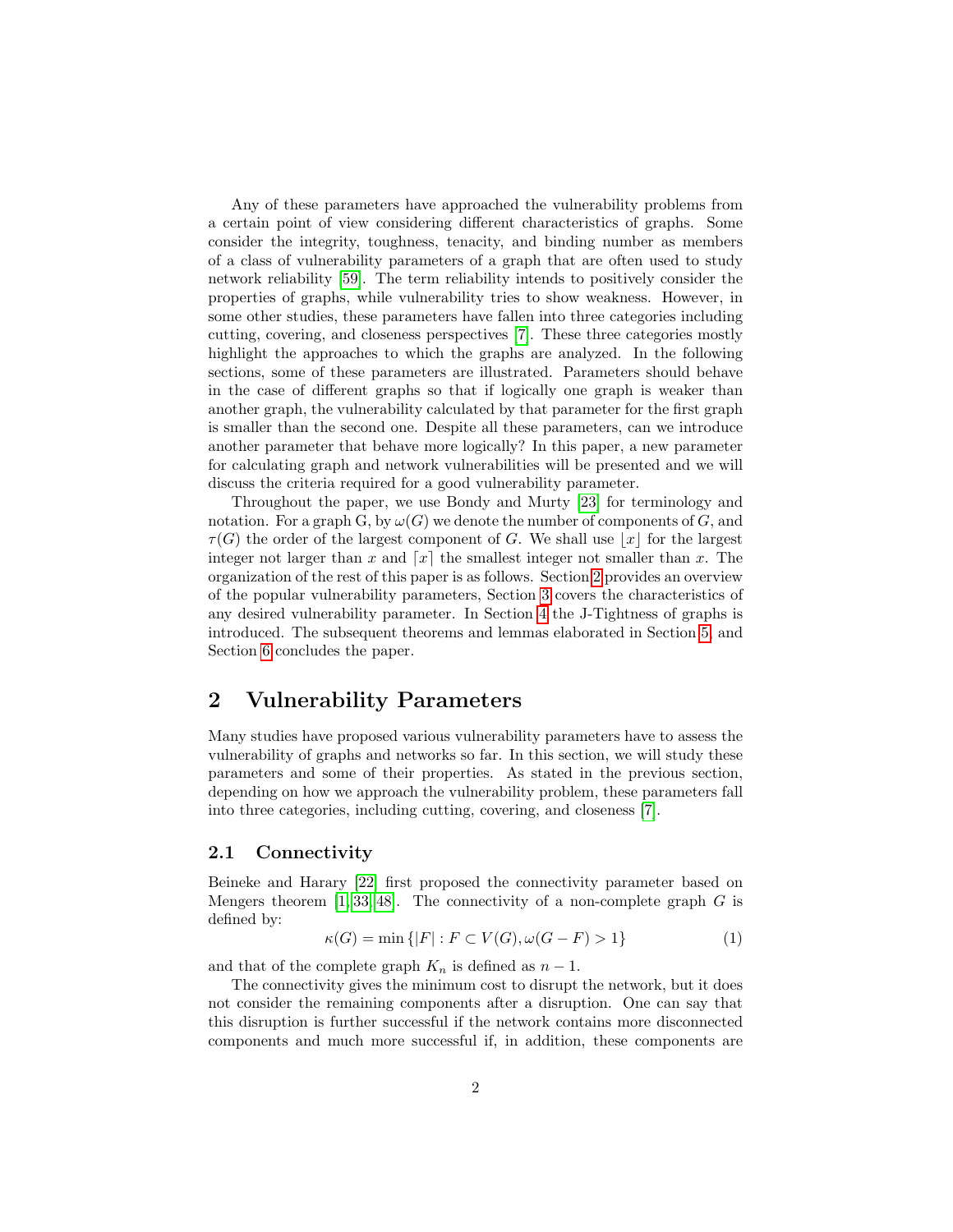small. A review of the connectivity measure is covered in [\[47\]](#page-16-3). Since then, many studies have tried to provide a more detailed view of this parameter and its relationship with some other properties of graphs. In [\[56\]](#page-16-4), Whitney has shown that  $\kappa(G) \leq \lambda(G) \leq \delta(G)$  for any graph G. The undirected graphs are the most common ones that are being studied since they are less complex than directed graphs. However, the directed graphs have not been totally neglected, as an example, Geller and Harary have shown that if  $D$  is a digraph, then  $\kappa(D) \leq \lambda(D) \leq \delta(D)$  [\[32\]](#page-15-1). Other detailed properties identified so far can be found in the relevant surveys in this regard including the studies in [\[38,](#page-15-2) [44\]](#page-16-5). In [\[51\]](#page-16-6), algorithmic aspects of connectivity is discussed.

#### 2.2 Binding Number

The binding number of graphs was first introduced in 1973 by D. R. Woodall [\[57\]](#page-16-7). According to Woodall, the binding number of a graph  $G$  is defined by:

$$
bind(G) = \min_{A \in F(G)} \left\{ \frac{N(A)}{|A|} \right\} \tag{2}
$$

where  $F = \{S \subseteq V(G) : S \neq \emptyset, N(S) \neq V(G)\}\$  [\[57\]](#page-16-7). Goddard showed in [\[34\]](#page-15-3) that the binding number  $bind(G)$  for claw-free graphs G is as follows: Let G be a claw-free graph of order n. If the connectivity of G is at least  $\delta - 1$  and  $n \neq \delta + 2$ , then  $bind(G) = (n-1)/(n-\delta)$ . Cunningham has shown that the binding number of a graph is computable in polynomial time [\[30\]](#page-15-4).

#### 2.3 Scattering Number

The scattering number of a non-complete connected graph G was first proposed by Jung [\[41\]](#page-15-5) and is defined by:

$$
s(G) = \max \{ \omega(G - F) - |F| : F \subset V(G), \omega(G - F) > 1 \}
$$
 (3)

Jung proposed the scattering number as "additive dual" for the concept of toughness. Several findings regarding scattering number have been discussed throughout several papers and it has been computed for several types of graphs [\[3,](#page-13-1) [61\]](#page-17-0). It is proved that the computing complexity of scattering number is NP-complete [\[60\]](#page-16-8).

#### 2.4 Rapture Degree

In 2005, Li et. al  $[45]$  introduced the rupture degree of a graph G which is defines as:

$$
r(G) = \max \{ \omega(G - F) - |F| - \tau(G - F) : F \subset V(G), \omega(G - F) > 1 \} \tag{4}
$$

And rupture degree of  $K_n$  is defined as  $1 - n$ . The rupture degree of special classes of graphs have been studied in [\[42,](#page-15-6)[43,](#page-15-7)[45\]](#page-16-9); for instance, he rupture degree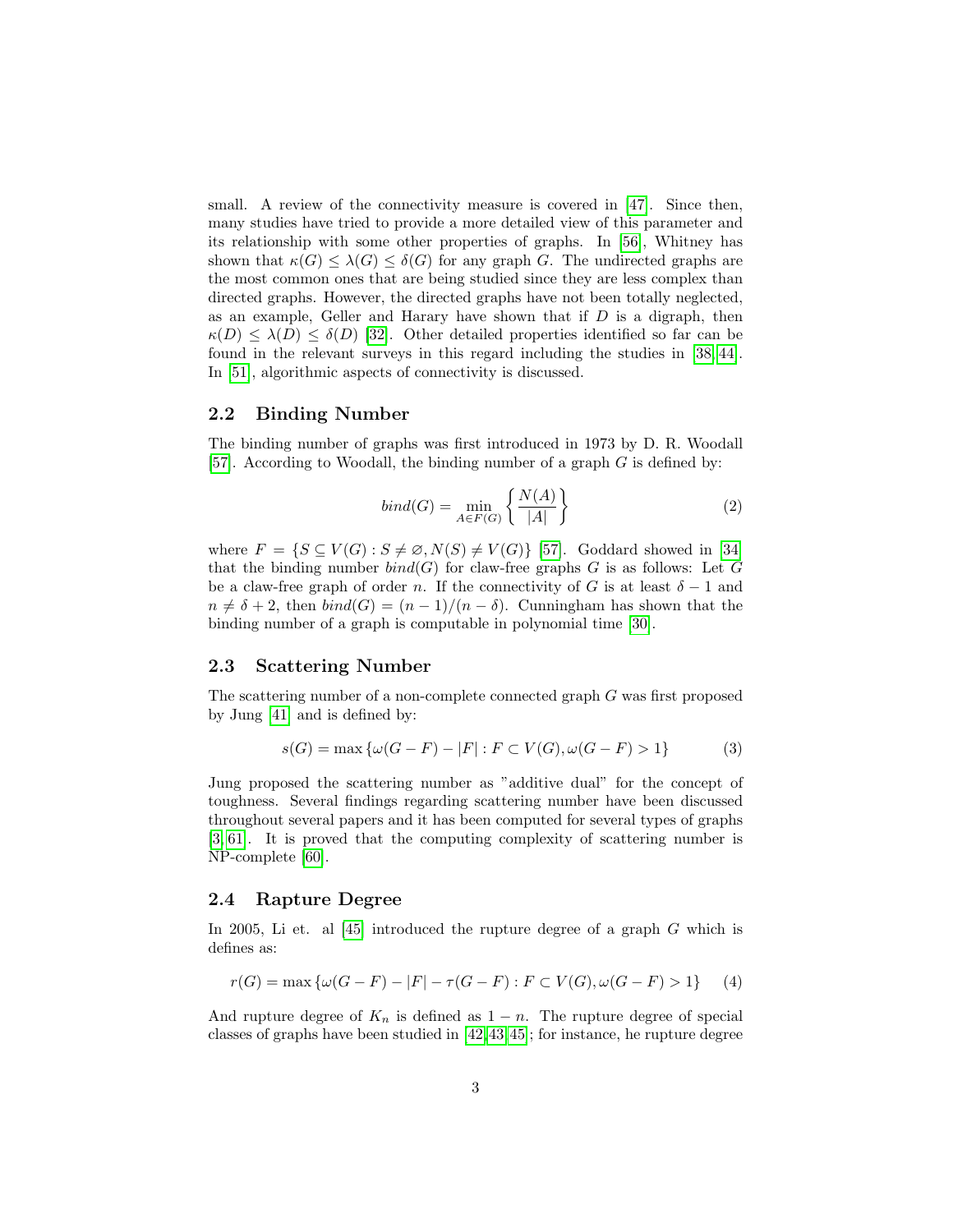of the star  $K_{1,n}$  ( $n \geq 3$ ) is  $n-3$ . If  $G_1$  and  $G_2$  are two connected graphs of order  $n_1$  and  $n_2$  respectively, then  $r(G_1+G_2)=max\{r(G_1)-r_2,r(G_2)-r_1\}.$ If  $G_n$  is a gear graph, then  $r(G_n) = 0$ . The rupture degree of graphs has been proved to be NP-Complete [\[43\]](#page-15-7).

#### 2.5 Integrity

The integrity of a graph was first introduced by Barefoot et. al. [\[8,](#page-13-2) [9\]](#page-13-3) as:

$$
I(G) = \min_{F \subset V(G)} \{|F| + \tau(G - F)\}\tag{5}
$$

In [\[6\]](#page-13-4) the authors have covered several relationships regarding the integrity of a graph that has been identified. For instance, the integrity of a complete graph  $K_p$  is p; the integrity of any complete multipartite graph of order p and largest partite set or order r is  $p-r+1$ . The boundaries of integrity and the conditions under which the boundaries are reached for integrity are covered in [\[35\]](#page-15-8). As a result, for a graph G of order p:  $I(G) = 1$  if and only if G is null;  $I(G) = 2$ if and only if all nontrivial components of  $G$  are edges or the only nontrivial component is a star;  $I(G) = p - 1$  if and only if G is not complete and G has girth at least 5;  $I(G) = p$  if and only if G is complete [\[35\]](#page-15-8). The computation complexity of integrity has been proved to be NP-complete in [\[28\]](#page-14-2).

#### 2.6 Toughness

Toughness is another popular vulnerability parameter of graphs which was first proposed by Chavatal in 1973 [\[27\]](#page-14-3). The toughness of graph  $G$  is defined by:

$$
t(G) = \min\left\{\frac{|F|}{\omega(G - F)} : F \subset V(G), \omega(G - F) > 1\right\}
$$
(6)

Some properties of toughness are covered in [\[27\]](#page-14-3). Some instances are mentioned here: let G and H be two graphs such that  $G \subset H$ , then  $t(G) \leq t(H)$ . The toughness of some special types of graphs are calculated by Chvtal. For example, Chvtal has proved that for any complete multipartite graph  $K_{m,n}$ , if  $m \leq n$ , then  $t(K_{m,n}) = m/n$ . The toughness of Cartesian product of two complete graphs is  $t(K_m \times K_n) = \frac{1}{2}(m+n) - 1$  such that  $m, n \geq 2$ . Many further researched had been conducted to calculate the toughness of diversity classes of graphs [\[2,](#page-13-5) [10,](#page-13-6) [14,](#page-14-4) [16](#page-14-5)[–18,](#page-14-6) [36,](#page-15-9) [52,](#page-16-10) [54\]](#page-16-11). The toughness of directed graphs is covered in [\[21\]](#page-14-7) and it is denoted by  $\overrightarrow{t}$ . As an example, for any graph of order p,  $\overrightarrow{t}$  (G)  $\leq \overrightarrow{\kappa}$  (G);  $\overrightarrow{t}(G) \leq \overline{V}(G)/(p - \overline{V}(G))$ ; if G is 2-edge connected, then  $\overrightarrow{t} \geq 1/(p-1)$  [\[21\]](#page-14-7). In addition, he has discussed some important findings of graphs regarding their toughness; for instance, it is proved that every Hamiltonian graph is 1-tough. The famous conjecture for toughness is that there exists  $t_0$  such that every  $t_0$ -tough graph is Hamiltonian [\[27\]](#page-14-3); he has also conjectured that  $t_0$  must be 2. The Hamiltonian properties of 2-tough graphs were discussed by Bauer et. al [\[11\]](#page-13-7) and finally, the conjecture was dismissed by Bauer et. al. in 2000 [\[12\]](#page-14-8). The computation complexity of toughness has been discussed in several types of research [\[15,](#page-14-9) [19,](#page-14-10) [20\]](#page-14-11) and it has been proved to be NP-hard.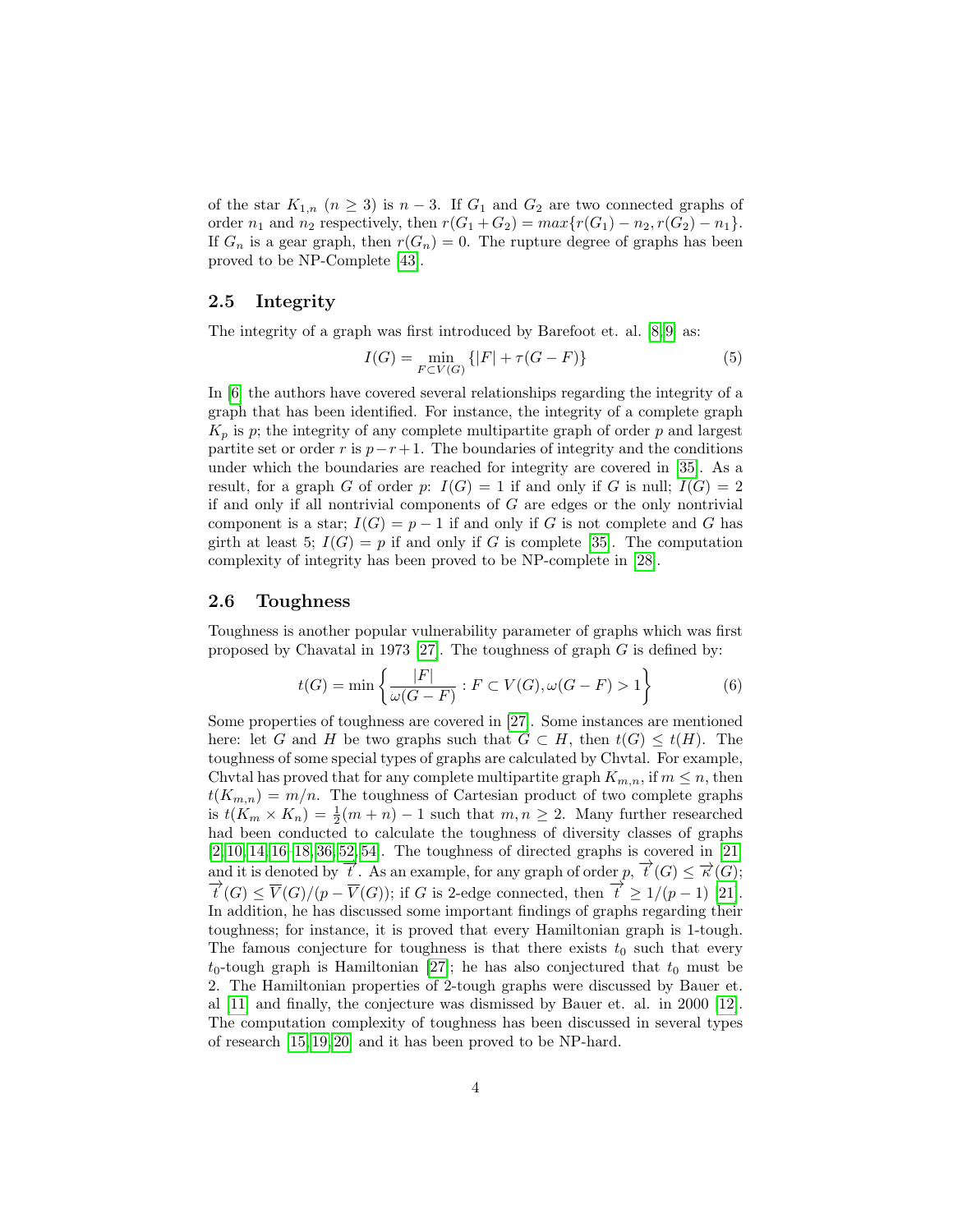#### 2.7 Tenacity

Cozzens et.al first proposed the Tenacity of a non-complete connected graph G in [\[29\]](#page-15-10) and is defined as:

$$
T(G) = \min\left\{ \frac{|F| + \tau(G - F)}{\omega(G - F)} : F \subset V(G), \omega(G - F) > 1 \right\}
$$
(7)

This parameter is also amongst the most popular ones and many studies have been launched to explore the properties and values for certain types of graphs [\[4,](#page-13-8) [5,](#page-13-9) [26,](#page-14-12) [39,](#page-15-11) [46,](#page-16-12) [49,](#page-16-13) [50,](#page-16-14) [53\]](#page-16-15). This parameter has also been proved to be NP-hard [\[37\]](#page-15-12). This parameter has been presented in various formats so far. The mixed Tenacity  $T_m$  is defined as:

$$
T_m(G) = \min\left\{ \frac{|F| + \tau(G - F)}{\omega(G - F)} : F \subset E(G), \omega(G - F) > 1 \right\}
$$
(8)

The edge-analogs of these concepts are defined similarly; see [\[8,](#page-13-2) [9,](#page-13-3) [27,](#page-14-3) [29\]](#page-15-10). The values of the vulnerability parameters, based on the calculation logic, lay in a variety of ranges. This makes it difficult to compare the values for different graphs. In this regard, normalized toughness and normalized tenacity of graphs were introduced by Javan et. al [\[40\]](#page-15-13) as below, respectively:

$$
t_{v_N}(G) = \frac{2}{n-1} \times \min_{F \subset V(G)} \left\{ \frac{|F|}{\omega(G-F)} : \omega(G-F) > 1 \right\}
$$
(9)

$$
t_{e_N}(G) = \frac{2}{n-1} \times \min_{F \subset E(G)} \left\{ \frac{|F|}{\omega(G-F)} : \omega(G-F) > 1 \right\}
$$
 (10)

$$
T_{v_N}(G) = \frac{1}{n} \times \min_{F \subset V(G)} \left\{ \frac{|F| + \tau(G - F)}{\omega(G - F)} : \omega(G - F) > 1 \right\} \tag{11}
$$

$$
T_{e_N}(G) = \frac{2}{n-1} \times \min_{F \subset E(G)} \left\{ \frac{|F| + \tau(G - F)}{\omega(G - F)} : \omega(G - F) > 1 \right\}
$$
(12)

# <span id="page-4-0"></span>3 Characteristics of an efficient vulnerability Parameter

Based on the content mentioned in Section [2,](#page-1-0) it is clear that the connectivity of a graph reflects the difficulty in breaking down a network into several pieces. This invariant is often too weak since it does not consider the remaining components after the corresponding graph is disconnected. Unlike the connectivity, each of the other vulnerability measures, i.e. toughness, scattering number, integrity, tenacity, and rupture degree, reflect not only the difficulty in breaking down the network but also the damage that has been caused. Further, we can see that the tenacity and rupture degree are the two most advanced ones among these parameters when measuring the stability of networks. To compare these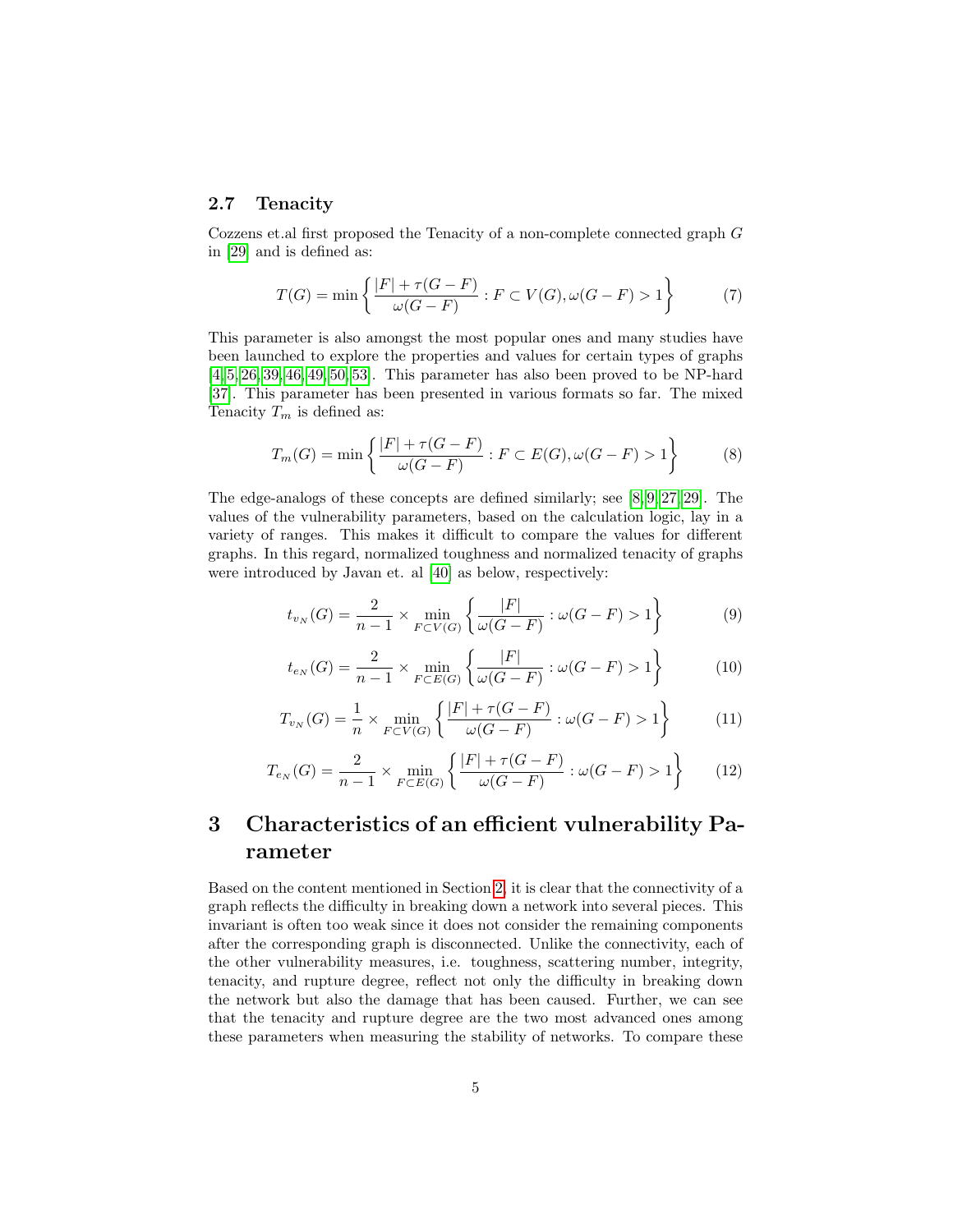parameters better and overcome the controversies of advantages of each over the other, the authors in [\[25\]](#page-14-13) have discussed some desirable characteristics of vulnerability measures. Some of these characteristics are:

- Comparability: The values given by the parameters to any graph must be comparable. It means that if the first graph seems to be less vulnerable than the second graph, the value of the vulnerability parameter for the first graph must be greater than the second graph. To prove the existence of this property mathematically, we must show that if  $G \subset H$  then  $F(G)$  $F(H)$ .
- **Monotonicity:** The parameter values must be monotone (either increasing or decreasing). It means that the value of the vulnerability parameter must change from the minimum value to the maximum value with approximately equal steps.
- *Distinguishability:* The measure must be global enough so that its values could distinguish between the two graphs. It means that the vulnerability parameter values must be different for different graphs.
- Unambiguity: The value of the vulnerability parameter for a particular graph should not have different values by two calculation methods. For example, the  $K_3$  may be considered as  $C_3$ , and if we calculate the value of vulnerability in two cases, we may have different values of the vulnerability parameter for one graph.
- **Normalized:** The values should be in a finite and bounded range of real numbers (i.e.  $[0,1]$ ).
- Computational Complexity: The vulnerability parameter should be computed in polynomial time for any graph.

Connectivity, tenacity, and toughness are amongst the most popular parameters. However, their disadvantage is that they do not meet some of the characteristics mentioned above. For example, these parameters provide diverse ranges of values that make it difficult to distinguish between two graphs regarding their vulnerability (i.e. connectivity, tenacity, or toughness). Connectivity works only on the number of vertices that the graph gets disconnected by removing them, so its comparability is poor since this parameter does not consider the structure. The binding number works better than connectivity, so it should be better in evaluations, but since its relation is the number of neighbors of set A divided by the cardinality of set  $A$ , it still seems not to have very good comparability, but it is better than connectivity. Rapture degree is better than binding number and connectivity because the number of components created as well as the largest component are both considered in the formula. The same is for integrity because it considers the largest component in the formula and thus it is better. Scattering number works better than connectivity because it takes into account the number of components, but because it does not relate to the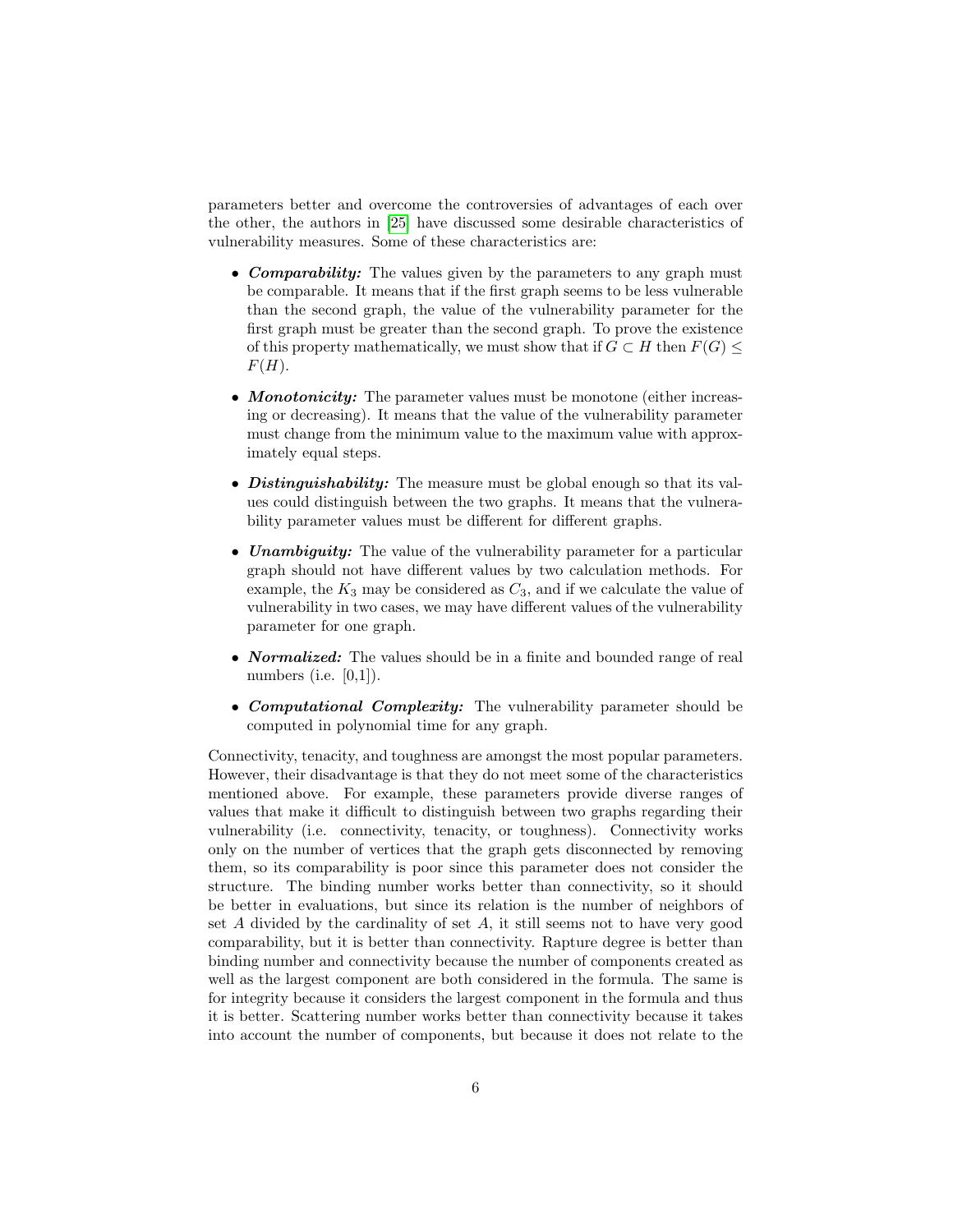largest component, it is weaker than rapture degree. Toughness works better than the rest because it uses the number of components created and this number of components is used in the denominator. The same is for tenacity. Normalized toughness and normalized tenacity are also like toughness and tenacity.

For connectivity, the harder the graph is, the better the value of Monotonicity, and therefore it performs linear concerning the hardness or size of the graph. Binding number also has a good monotonicity because it uses division in its formula and that is why we consider it as strong. Other rapture degree, Integrity, and scattering number are weaker than connectivity and do not have good monotonicity. Tenacity and toughness also perform better than other parameters because they use division in their relationship and consider the remaining components.

Connectivity performs very poorly regarding distinguishability because it is difficult to compare. Binding number, like connectivity, have poor distinguishability because they are not highly dependent on the graph structure. Distinguishability of Integrity and rapture degree are the same because they consider the largest component in their formula, better show the distinction between graphs. Scattering number, because it does not have the largest component, it performs weaker than rapture degree and integrity. Toughness and tenacity, both because use the division operator and consider the largest component, perform better distinguishability.

In connectivity we have ambiguity because its value is not defined for all graphs such as  $C_3 = K_3$  and  $P_2 = K_2$  i.e.. The binding number for a complete graph also has a problem, which must be defined for a complete graph in the above special cases. Rapture degree and the remaining parameters are specified for the complete graphs and their value is not infinite and they give the same values for certain cases. None of the parameters are normalized except normalized tenacity and normalized toughness. It is proved that the binding number has polynomial computational complexity and the others are all NPhard  $[10,13,18,20,24,37,58]$  $[10,13,18,20,24,37,58]$  $[10,13,18,20,24,37,58]$  $[10,13,18,20,24,37,58]$  $[10,13,18,20,24,37,58]$  $[10,13,18,20,24,37,58]$  $[10,13,18,20,24,37,58]$ . All these comparisons are given in Table [1.](#page-6-0) However we are going to present a novel parameter i.e. J-Tightness which meets these characteristics to the most.

|                    | $\kappa$ | bind | $\boldsymbol{r}$ |         | S       | t       | T       | $t_N$   | $T_N$   |
|--------------------|----------|------|------------------|---------|---------|---------|---------|---------|---------|
| Comparability      | W        | М    | S                | S       | М       | S       | S       | S       | S       |
| Monotonicity       | S        | S    | М                | М       | М       | S       | S       | S       | S       |
| Distinguishibility | W        | W    | М                | М       | W       | М       | S       | М       | S       |
| Unambiguity        | No       | No   | Yes              | Yes     | Yes     | No      | No      | Yes     | Yes     |
| Normalized         | No       | No   | No               | No      | No      | No      | No      | Yes     | Yes     |
| Complexity         | NP-Hard  | P    | NP-Hard          | NP-Hard | NP-Hard | NP-Hard | NP-Hard | NP-Hard | NP-Hard |

<span id="page-6-0"></span>Table 1: Comparison of vulnerability parameter characteristics. The letters S, M, and W are used for Strong, Medium, and Weak, respectively.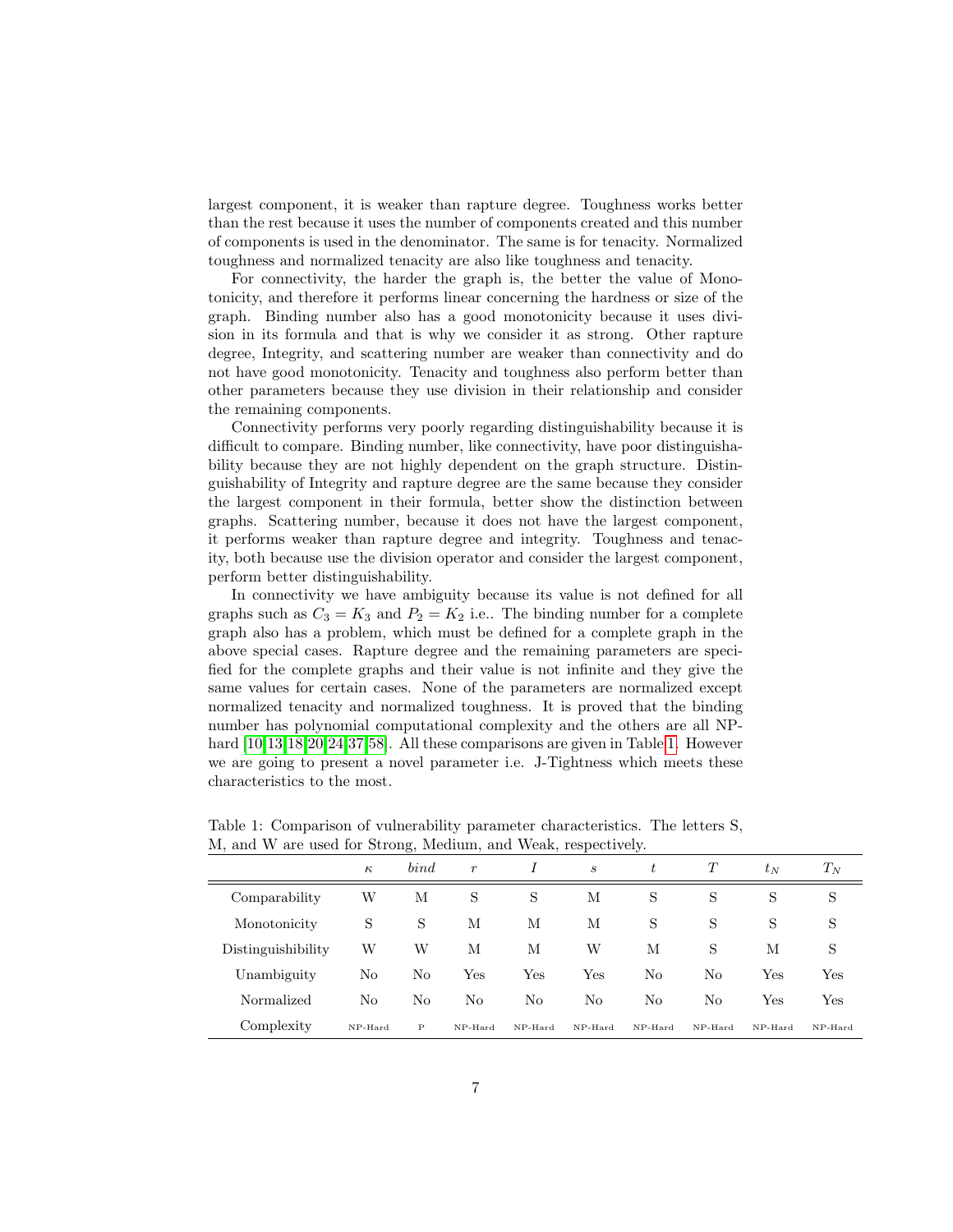### <span id="page-7-0"></span>4 The J-Tightness of Graphs

The purpose of the network is to establish communication between the nodes. Therefore, we can investigate the network vulnerability based on the amount of communication lost in the network after manipulation. In this section, we introduce J-Tightness and Edge-J-Tightness, and explain how their values can be calculated for several types of graphs. As the J-Tightness of a graph, one must assess the vulnerability of a graph to disruption by losing nodes or edges while taking into account all possible connections (edges) as well as the remaining components. To distinguish this parameter from the Tightness in set theory, the name J-Tightness has been used for this graph parameter. The J-Tightness and Edge-J-Tightness of graph G are defined respectivley by:

<span id="page-7-4"></span>
$$
J(G) = \min_{F \subseteq V(G)} \left\{ \frac{2 \times \varepsilon \times |F|}{\nu \times \left( \binom{\nu}{2} - \sum_{i=1}^{\omega(G-F)} \binom{c_i}{2} \right)} \right\}
$$
(13)

<span id="page-7-3"></span>
$$
J_e(G) = \min_{F \subseteq E(G)} \left\{ \frac{2 \times \varepsilon \times |F|}{\nu \times (\nu - 1) \times \left( \binom{\nu}{2} - \sum_{i=1}^{\omega(G - F)} \binom{c_i}{2} \right)} \right\} \tag{14}
$$

where:

- $\nu = |V(G)|$  and  $\varepsilon = |E(G)|$
- $c_i$  is the number of vertices in  $i^{th}$  component of  $G F$
- $F$  is the cutset (edges/vertices)
- $\bullet$   $\begin{pmatrix} \nu \\ 0 \end{pmatrix}$ 2  $-\sum_{i=1}^{\omega(G-F)}\binom{c_i}{2}$ 2 is the number of removed paths in  $G - F$

### <span id="page-7-1"></span>5 Theorems and Lemmas

We prove some basic theorems and lemmas about J-Tightness and Edge-J-Tightness. These proofs will help to examine the properties of the parameters mentioned in Section [3.](#page-4-0)

<span id="page-7-2"></span>**Lemma 1.** If G is a spanning subgraph of H, then  $J(H) \geq J(G)$ ,  $J_e(H) \geq$  $J_e(G)$ .

*Proof.* Let G be a spanning subgraph of H, and F is a subset of  $V(H)/E(H)$ which achieves  $J(H)/J_e(H)$  respectively, then we have

$$
\sum_{i=1}^{\omega(G-F)} \binom{c_i}{2} \le \sum_{i=1}^{\omega(H-F)} \binom{c_i}{2} \tag{15}
$$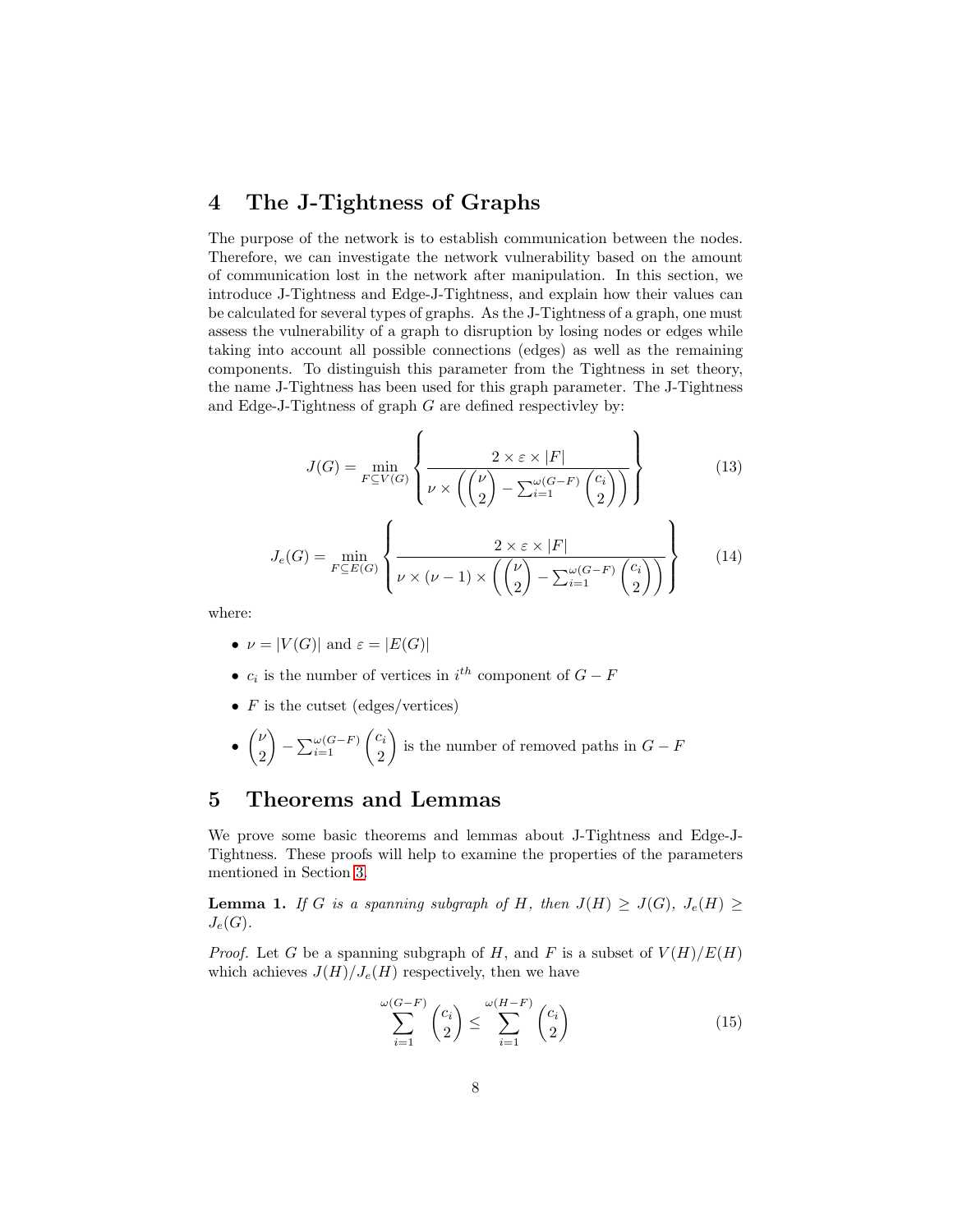thus

$$
\binom{\nu}{2} - \sum_{i=1}^{\omega(G-F)} \binom{c_i}{2} \ge \binom{\nu}{2} - \sum_{i=1}^{\omega(H-F)} \binom{c_i}{2} \tag{16}
$$

therefore

$$
J(H) \ge J(G), J_e(H) \ge J_e(G). \tag{17}
$$

 $\Box$ 

The comparability of the J-Tightness and Edge-J-Tightness parameters can be deduced from lemma [1.](#page-7-2)

<span id="page-8-0"></span>**Proposition 1.** If G is an empty graph with  $|V(G)| = \nu > 1$ , then  $J(G) = 0$ and  $J_e(G) = 0$ .

<span id="page-8-1"></span>**Proposition 2.** If G is a complete graph, then  $J(G) = 1$  and  $J_e(G) = 1$ .

Proposition [1](#page-8-0) and [2](#page-8-1) together with lemma [1](#page-7-2) indicate that J-Tightness and Edge-J-Tightness are normalized.

<span id="page-8-2"></span>**Lemma 2.** Suppose  $c_i$  is the number of vertices of the  $i^{th}$  component of graph  $C_n$  by deleting k edge. With constant  $|f| = k$ , the maximum value for the denominator of definition [14](#page-7-3) is obtained when the difference in the number of vertices of the two components is not more than one, or in other words  $\forall i, j$ :  $|c_i - c_j| \leq 1.$ 

*Proof.* For each pair p and q from created components of the graph  $C_n$  by removing  $k$ , we have:

$$
\sum_{i=1}^{k-1} \sum_{j=i+1}^{k} c_i c_j = \left( \sum_{\substack{i=1 \ i \neq p}}^{k-1} \sum_{\substack{j=i+1 \ j \neq p}}^{k} c_i c_j \right) + \left( c_p \sum_{\substack{i=1 \ i \neq p}}^{k} c_i \right) + \left( c_q \sum_{\substack{j=1 \ j \neq p}}^{k} c_j \right) + c_p c_q \quad (18)
$$

Suppose

$$
S = \sum_{\substack{i=1 \ i \neq p}}^{k} c_i, \qquad A = \sum_{\substack{i=1 \ i \neq p}}^{k-1} \sum_{\substack{j=1 \ i \neq p}}^{k} c_i c_j
$$
(19)

Then the relationship will be simplified as follows:

$$
\sum_{i=1}^{k-1} \sum_{j=i+1}^{k} c_i c_j = A + Sc_p + Sc_q + c_p c_q = A + S(c_p + c_q) + c_p c_q \qquad (20)
$$

<span id="page-8-3"></span>The values of A, S, and  $c_p + c_q$  are constant. Thus the maximum value for the above relationship occurs when the  $c_p c_q$  is maximal. Therefore, the quantities of  $c_p$  and  $c_q$  in discrete scale had to be as close as possible, in other words, the difference in the number of vertices in each component pair is at most equal to one. So, the maximum value for the above relationship happens when we divide the vertices equal between components as far as possible.  $\Box$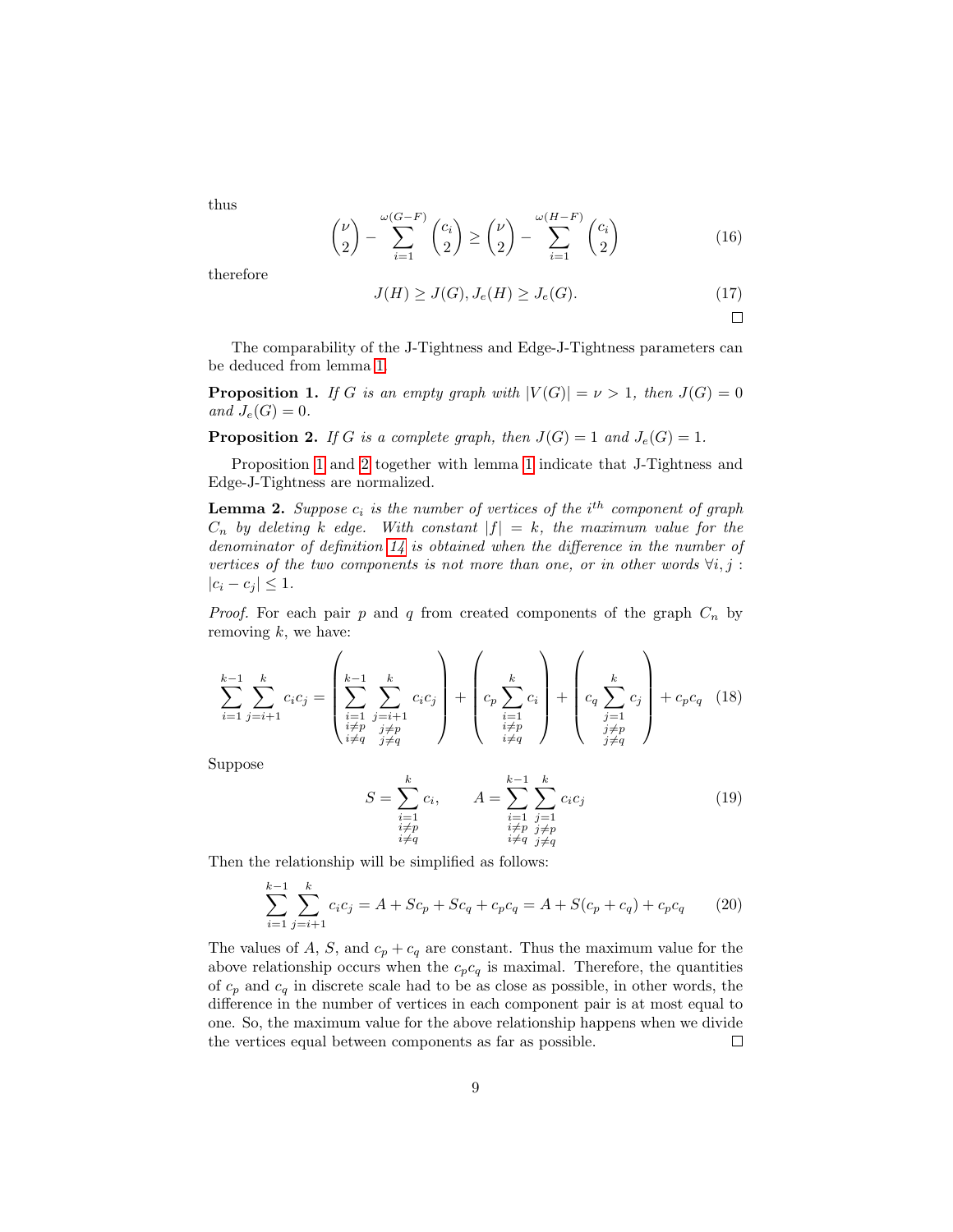Theorem 1. For any Cycle graph with n vertices,

$$
J_e(C_n) = \frac{4}{(n-1) \times \left( \binom{n}{2} - \binom{\lfloor \frac{n}{2} \rfloor}{2} - \binom{\lceil \frac{n}{2} \rceil}{2} \right)}.
$$
(21)

*Proof.* It can be easily verified that by deleting k edges from the graph  $C_n$  with  $k > 1$ , the graph is divided into k components. In other words,  $\omega(G - F) = k$ , we consider the definition [14](#page-7-3) for the  $k$  constant value. Using lemma [2,](#page-8-2) we will examine Edge-J-Tightness for cycle graphs. Considering the k component of the graph  $G$  after deleting the  $k$  edges, assume that  $r$  be the divide remaining  $n$  vertices to the  $k$  components. In this case we will have:

$$
r = mod(n, k), \quad x = \lfloor \frac{n}{k} \rfloor \Rightarrow r = n - kx \tag{22}
$$

To minimize the amount of Edge-J-Tightness, the relation [14](#page-7-3) will be converted as follows:

$$
J_e(G) = \frac{2}{n-1} \times \min_{2 \le k \le n} \left\{ \frac{k}{\binom{n}{2} - \sum_{i=1}^r \binom{x+1}{2} - \sum_{i=r+1}^k \binom{x}{2}} \right\}
$$
  

$$
= \frac{2}{n-1} \times \min_{2 \le k \le n} \left\{ \frac{k}{\binom{n}{2} - r \binom{x+1}{2} - (k-r) \binom{x}{2}} \right\}
$$
  

$$
= \frac{2}{n-1} \times \min_{2 \le k \le n} \left\{ \frac{k}{\binom{n}{2} - (n - kx) \binom{x+1}{2} - (k-n+kx) \binom{x}{2}} \right\}
$$
  

$$
= \frac{2}{n-1} \times \min_{2 \le k \le n} \left\{ \frac{2k}{(n^2 - n) - (n - kx)(x^2 + x) - (k - n + kx)(x^2 - x)} \right\}
$$
  

$$
= \frac{2}{n-1} \times \min_{2 \le k \le n} \left\{ \frac{2k}{n^2 - n - 2nx + kx^2 + kx} \right\}
$$
  

$$
= \frac{2}{n-1} \times \min_{2 \le k \le n} \left\{ \frac{2k}{n^2 - n - 2n \lfloor \frac{n}{k} \rfloor + k \lfloor \frac{n}{k} \rfloor^2 + k \lfloor \frac{n}{k} \rfloor} \right\}
$$

By deriving above relation, in continuous form, we have

$$
f(x) = \frac{2k}{n^2 - n - \frac{2n^2}{k} + \frac{n^2}{k} + n} = \frac{2k^2}{kn^2 - n^2}
$$

$$
\frac{df(k)}{dk} = \frac{4k(kn^2 - n^2) - 2n^2k^2}{(kn^2 - n^2)^2}
$$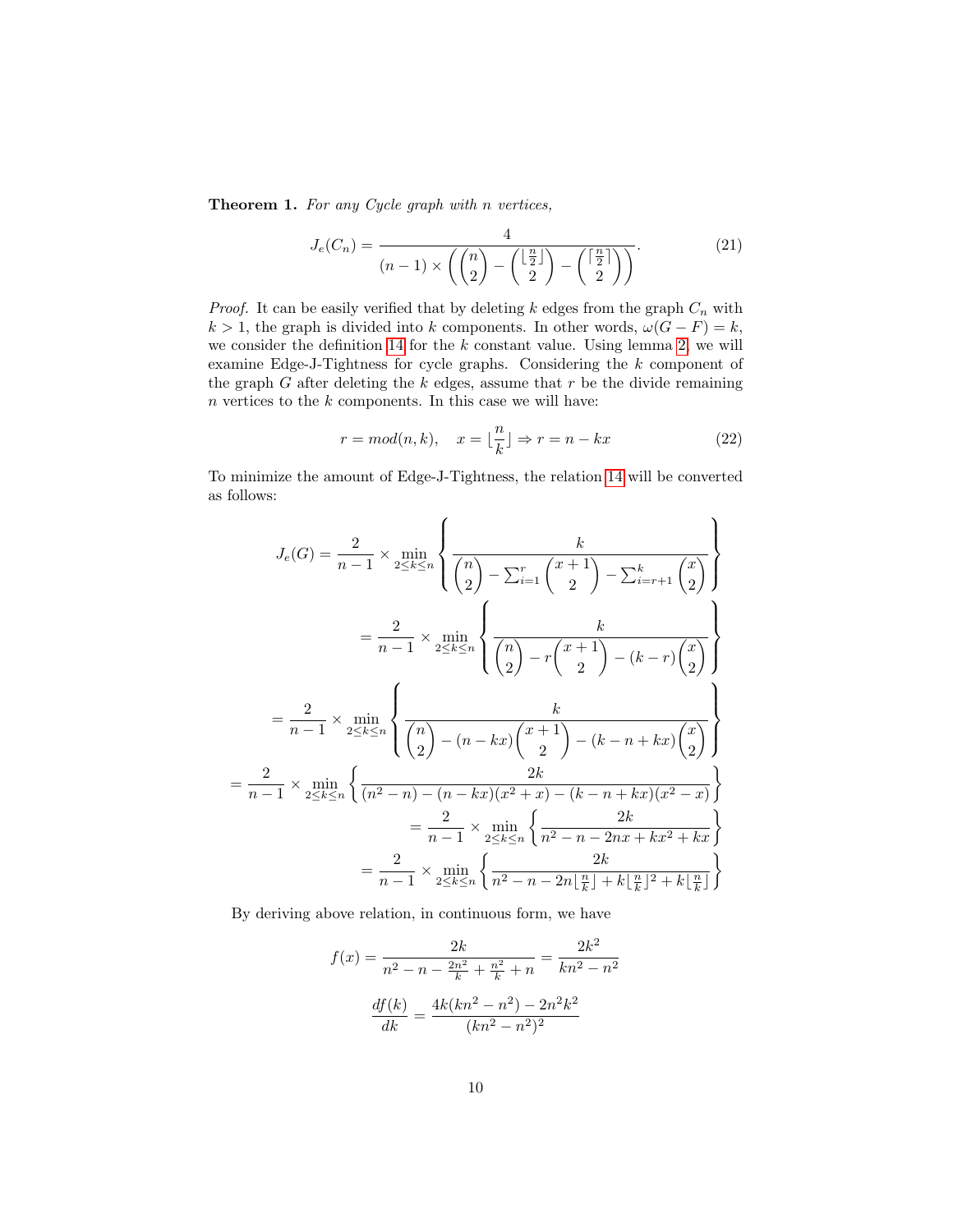$$
\frac{df(k)}{dk} = 0
$$
  
\n
$$
\Rightarrow 4k(kn^2 - n^2) - 2n^2k^2 = 0
$$
  
\n
$$
\Rightarrow 2n^2k^2 - 4kn^2 = 0
$$
  
\n
$$
\Rightarrow k^2 - 2k = 0
$$
  
\n
$$
\Rightarrow k(k-2) = 0
$$

To minimize the relationship,  $k$  can take two values of 0 and 2. There is no 0 value in the range, therefore  $k = 2$ .

Thus, in order to obtain the Edge-J-Tightness for cycles, it is enough to divide the graph into two equal components, by removing only two edges. Therefore, the value of the Edge-J-Tightness for cycle graphs with n vertices  $(n \geq 3)$  will be as follows:

$$
J_e(C_n) = \frac{4}{(n-1)\times\left(\binom{n}{2} - \binom{\lfloor \frac{n}{2} \rfloor}{2} - \binom{\lceil \frac{n}{2} \rceil}{2}\right)}.
$$

 $\Box$ 

With the same calculation, we can have the following Corollaries.

<span id="page-10-2"></span>**Corollary 1.** If  $P_n$  is a path with n vertices then:

$$
J_e(P_n) = \frac{2}{n \times \left( \binom{n}{2} - \binom{\lfloor \frac{n}{2} \rfloor}{2} - \binom{\lceil \frac{n}{2} \rceil}{2} \right)}.
$$

It is shown that by removing k edges, the graph become k components maximum. In the Path, by removing k edges the graph will be converted to at most  $k + 1$ components. The rest of the relationships are provable as in Theorem [1.](#page-8-3)

<span id="page-10-3"></span>**Corollary 2.** If  $C_n$  is a cycle with n vertices  $(n > 3)$  then:

$$
J(C_n) = \frac{4}{\binom{n}{2} - \binom{\lfloor \frac{n-2}{2} \rfloor}{2} - \binom{\lceil \frac{n-2}{2} \rceil}{2}}.
$$

Vertex-tightness, same as edge-tightness is minimized when we remove 2 almost opposite vertices.

<span id="page-10-4"></span>Corollary 3. If  $P_n$  is a path with n vertices then:

$$
J(P_n) = \frac{2(n-1)}{n \times \left( \binom{n}{2} - \binom{\lfloor \frac{n-1}{2} \rfloor}{2} - \binom{\lceil \frac{n-1}{2} \rceil}{2} \right)}.
$$

By removing one vertex, the graph splits into two almost same components.

<span id="page-10-1"></span><span id="page-10-0"></span>Corollary 4.  $J_e(P_2) = J_e(K_2) = 1$ .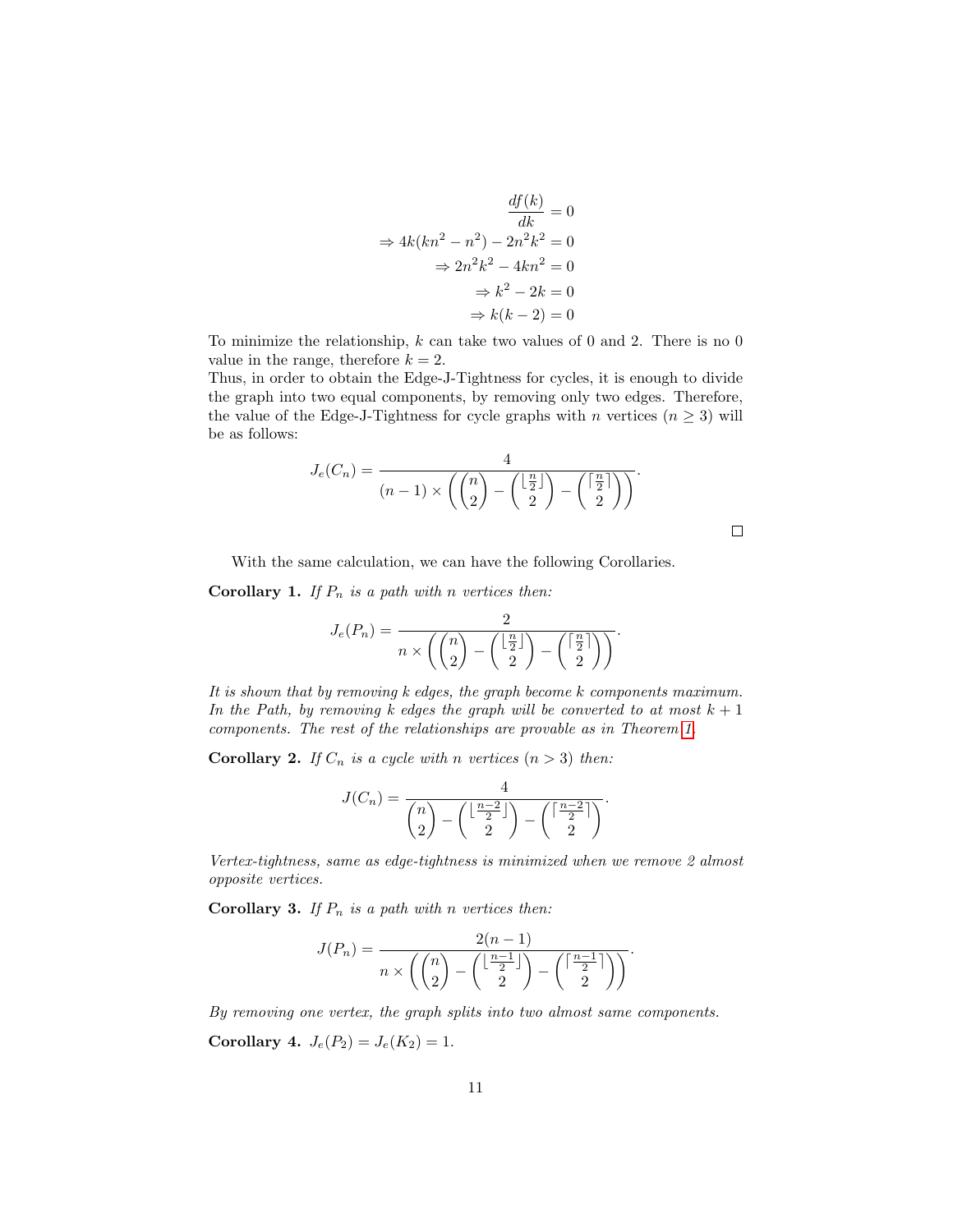

<span id="page-11-1"></span>Figure 1: Five different graphs with  $n + 1$  vertices

<span id="page-11-0"></span>Corollary 5.  $J_e(C_3) = J_e(K_3) = 1$ . Corollary 6.  $J(P_2) = J(K_2) = 1$ .

Corollaries [4,](#page-10-0) [5,](#page-10-1) and [6](#page-11-0) are resulted from corollaries [1,](#page-10-2) [2,](#page-10-3) and [3](#page-10-4) by substituting  $n = 2$  and  $n = 3$ . Corollaries [1](#page-10-2) to [6](#page-11-0) show that the definitions introduced for Edge-J-Tightness, unlike the Toughness and Tenacity, are not ambiguous for  $P_2$ ,  $K_2$  and  $C_3$ ,  $K_3$ . J-Tightness is also unambiguous for  $P_2$ ,  $K_2$ , and J-Tightness for  $C_n$ ,  $n \leq 3$  is not defined.

Table [2](#page-12-2) shows the vulnerability of the graphs in Figure [1](#page-11-1) based on the Connectivity, Integrity, Toughness, Tenacity, and J-Tightness parameters. All of these graphs have  $n+1$  vertices. We expect a suitable parameter to compute different values for these graphs, or in other words, to distinguish between these graphs. In Table [2,](#page-12-2) Connectivity or  $\kappa$  does not distinguish any of the example graphs. In other words, speaking of  $\kappa = 1$  does not identify which type of graph is meant. The edge-analog of this parameter has the same problem (i.e., it does not distinguish among  $G1, G3$ , and  $G4$ ). The Integrity parameter does not distinguish the vulnerabilities of G2, G3, G4, and G5, either. The same happens for its edge-analog that does not determine unique values for  $G1$ ,  $G2$ , G4, and G5. The Tenacity does not distinguish G4 and G5. However, the Mixed-Tenacity identifies all graphs and shows better performance. According to this table, the parameter J-Tightness and edge-J-Tightness both distinguish all the graphs and meet the desired properties of vulnerability parameters.

To investigate the monotonicity property of the new parameters, we need graphs whose order of vulnerability is logically known. The authors in [\[40\]](#page-15-13) studied this property on Harary graphs. In this article, we will use Harary graphs to examine this property in new parameters. Table [3](#page-12-3) shows the vulnerability for several Harary graphs based on definitions [13](#page-7-4) and [14.](#page-7-3) Figure [2](#page-13-10) shows the growth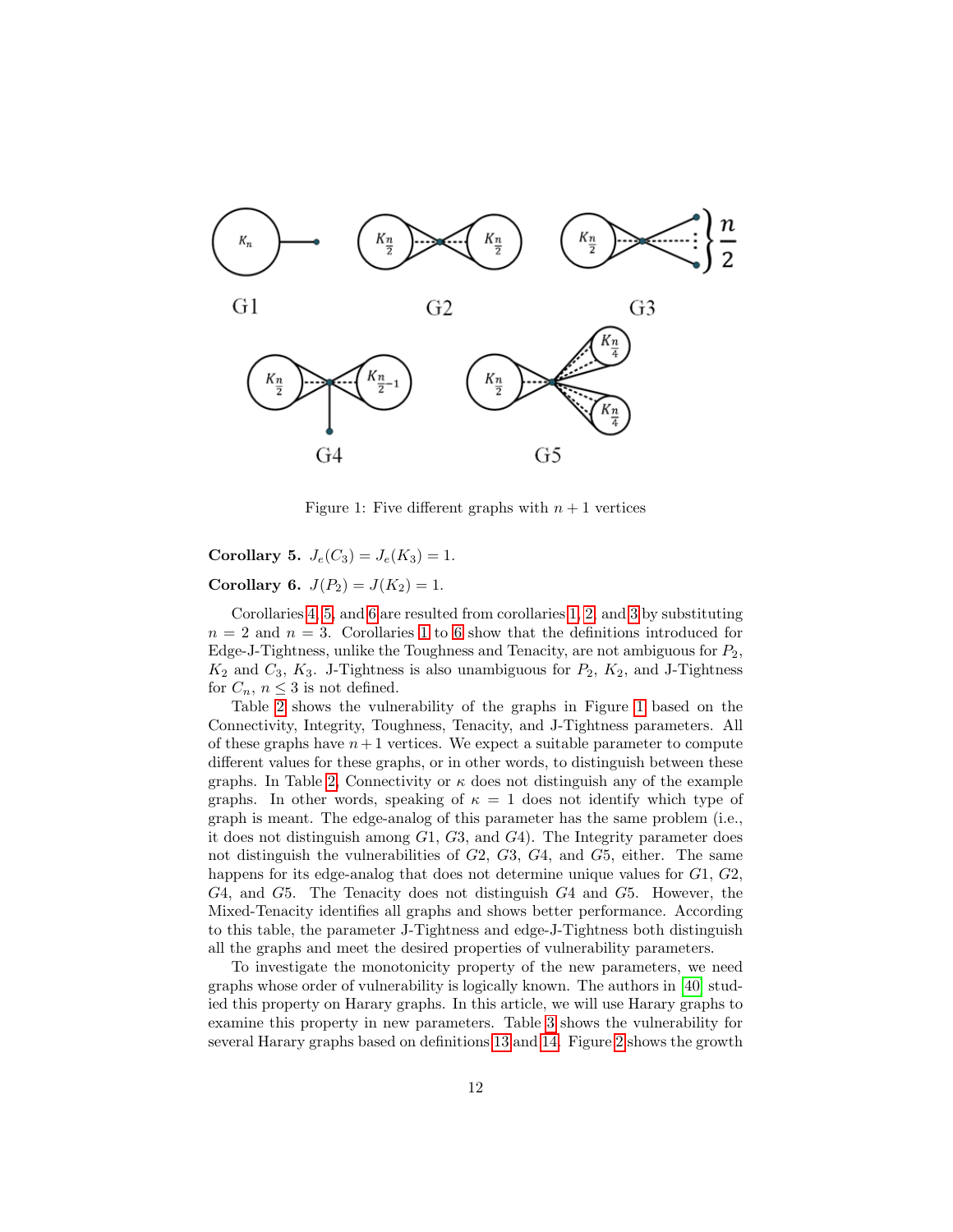| Graph          | $\kappa$ | $\kappa_e$    |                 | $I_e$            | t               | $t_e$         |                 | $T_m$                          |                                    | $J_e$                         |
|----------------|----------|---------------|-----------------|------------------|-----------------|---------------|-----------------|--------------------------------|------------------------------------|-------------------------------|
| G1             |          |               | $\it{n}$        | $n+1$            |                 | $\frac{1}{2}$ | $\frac{n}{2}$   | $rac{n+1}{2}$                  | $rac{n^2-n+2}{2n^2+n-1}$           | $\frac{n^2}{n^3+n^2}$         |
| G2             |          | $\frac{n}{2}$ | $\frac{n}{2}+1$ | $n+1$            | $\frac{1}{2}$   | $\frac{n}{4}$ | $\frac{n+2}{4}$ | $n^2 + 2n + 4$<br>$4n+4$       | $\frac{2n+4}{n^2+5n+4}$            | $\frac{1}{n+1}$               |
| G <sub>3</sub> |          |               | $\frac{n}{2}+1$ | $\boldsymbol{n}$ | $\frac{2}{n+2}$ | $\frac{1}{2}$ |                 | $n^2 + 6n + 8$<br>$8n+8$       | $2n+12$<br>$\frac{3n^2+9n+6}{n}$   | $\frac{n+6}{4n^2+4n}$         |
| G4             |          |               | $\frac{n}{2}+1$ | $n+1$            | $\frac{1}{3}$   | $\frac{1}{2}$ | $\frac{n+2}{6}$ | $n^2+8$<br>$\overline{4n+4}$   | $2n^2+8$<br>$n^3 + 7n^2 + 2n - 4$  | $\frac{n^2+4}{2n^3+2n^2}$     |
| G5             |          | $\frac{n}{4}$ | $\frac{n}{2}+1$ | $n+1$            | $\frac{1}{3}$   | $\frac{n}{8}$ | $\frac{n+2}{6}$ | $3n^2 + 8n + 16$<br>$16n + 16$ | $6n+16$<br>$\frac{5n^2+21n+16}{n}$ | $3n+8$<br>$\sqrt{6n^2+14n+8}$ |

<span id="page-12-2"></span>Table 2: The value of vulnerability parameters for the graphs shown in Figure [1](#page-11-1)

trend of this rate. In this figure, it is clear that the growth of the J-Tightness is smoother than the growth of the Edge-J-Tightness. In other words, on the linear scale, the J-Tightness shows better behavior, but the Edge-J-Tightness performs better on an exponential scale. Although, both show good behavior in the term of monotonicity.

Table 3: J-Tightness and Edge-J-Tightness of some Harary graphs

<span id="page-12-3"></span>

|          | Parameter $H_{2,6} = C_6$ $H_{3,6}$ $H_{4,6}$ $H_{5,6} = K_6$ |  |  |
|----------|---------------------------------------------------------------|--|--|
|          | $\overline{13}$                                               |  |  |
| $\sigma$ | $\overline{45}$                                               |  |  |

## <span id="page-12-0"></span>6 Conclusion

In this paper, we tried to introduce a new parameter to assess the vulnerability of the graphs. According to the Theorem, lemmas, and corollaries discussed above, it is clear that the J-Tightness meets the desired characteristics of the vulnerability parameters. The computational complexity of the parameter is estimated to be NP-Complete because it seems that to calculate these parameters, we need to examine all vertex or edge combinations. However, this property should be studied further as an open problem. The comparison of J-Tightness to the connectivity, integrity, tenacity, and toughness parameters indicates that J-Tightness can be a utilizable measure for evaluating graph stability.

## References

<span id="page-12-1"></span>[1] Aharoni R. Menger's theorem for graphs containing no infinite paths. European Journal of Combinatorics. 1983;4(3):201-4.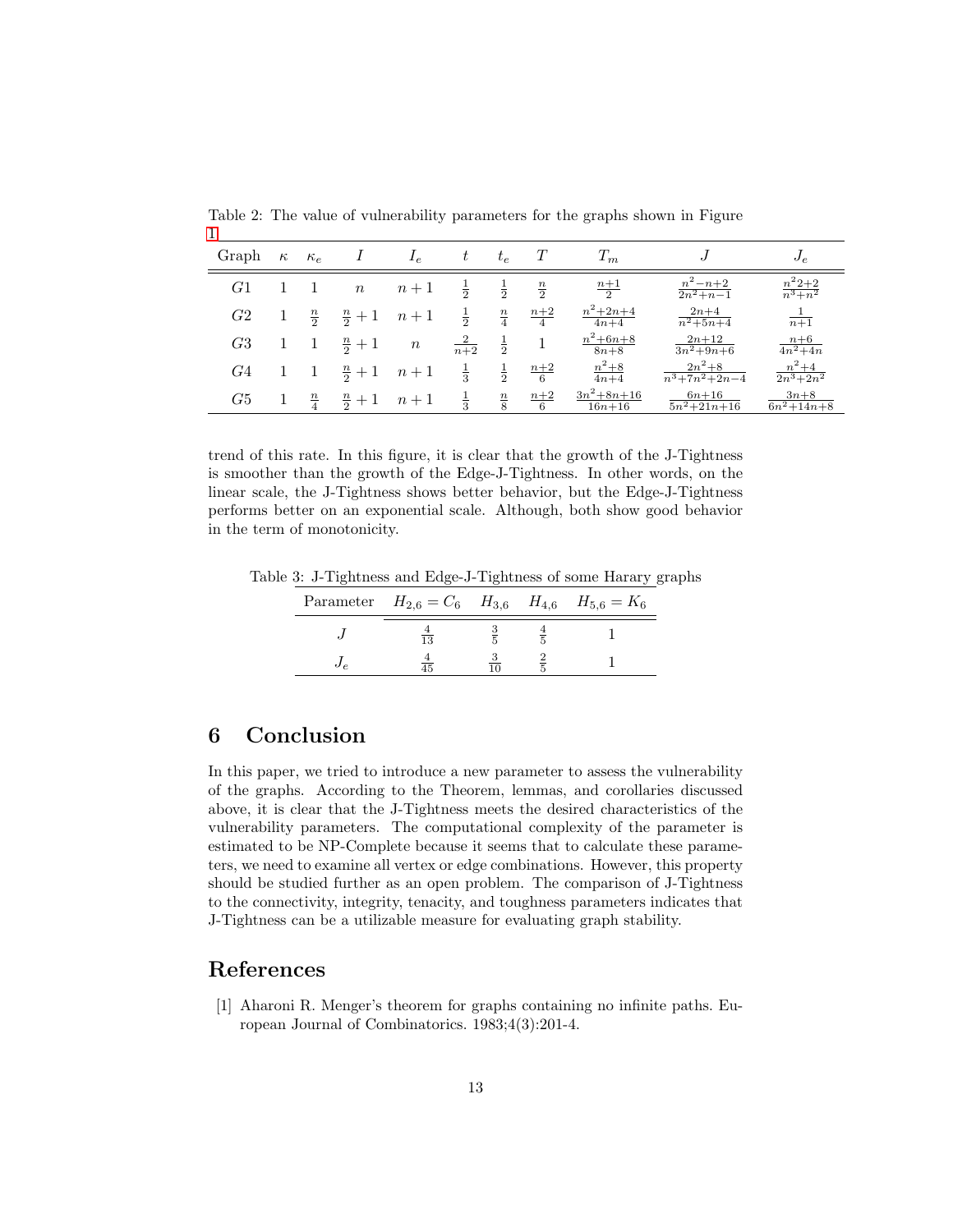

<span id="page-13-10"></span>Figure 2: J-Tightness and Edge-J-Tightness of Harary graphs  $H_{2,6}$  to  $H_{5,6}$ 

- <span id="page-13-5"></span>[2] Alon N. Tough Ramsey graphs without short cycles. Journal of Algebraic Combinatorics. 1995;4(3):189-95.
- <span id="page-13-1"></span>[3] Aslan E, Kirlangic A. Computing The Scattering Number and The Toughness for Gear Graphs. Bulletin of International Mathematical Virtual Institute. 1840;1(2011):1-11.
- <span id="page-13-8"></span>[4] Ayta A. On the edge-tenacity of the middle graph of a graph. International journal of computer mathematics. 2005;82(5):551-8.
- <span id="page-13-9"></span>[5] Ayta V. Computing the tenacity of some graphs. 2009.
- <span id="page-13-4"></span>[6] Bagga KS, Beineke LW, Goddard W, Lipman MJ, Pippert RE. A survey of integrity. Discrete Applied Mathematics. 1992;37:13-28.
- <span id="page-13-0"></span>[7] Bagga KS, Beineke LW, Pippert RE, Lipman MJ. A classification scheme for vulnerability and reliability parameters of graphs. Mathematical and computer modelling. 1993 Jun 1;17(11):13-6.
- <span id="page-13-2"></span>[8] Barefoot C, Entringer R, Swart H. Integrity of trees and powers of cycles. Congr Numer. 1987;58:103-14.
- <span id="page-13-3"></span>[9] Barefoot C, Entringer R, Swart H. Vulnerability in graphs-a comparative survey. J Combin Math Combin Comput. 1987;1(38):13-22.
- <span id="page-13-6"></span>[10] Bauer D, Broersma H, Schmeichel E. Toughness in graphsa survey. Graphs and Combinatorics. 2006;22(1):1-35.
- <span id="page-13-7"></span>[11] Bauer D, Broersma H, Van den Heuvel J, Veldman H. On hamiltonian properties of 2tough graphs. Journal of graph theory. 1994;18(6):539-43.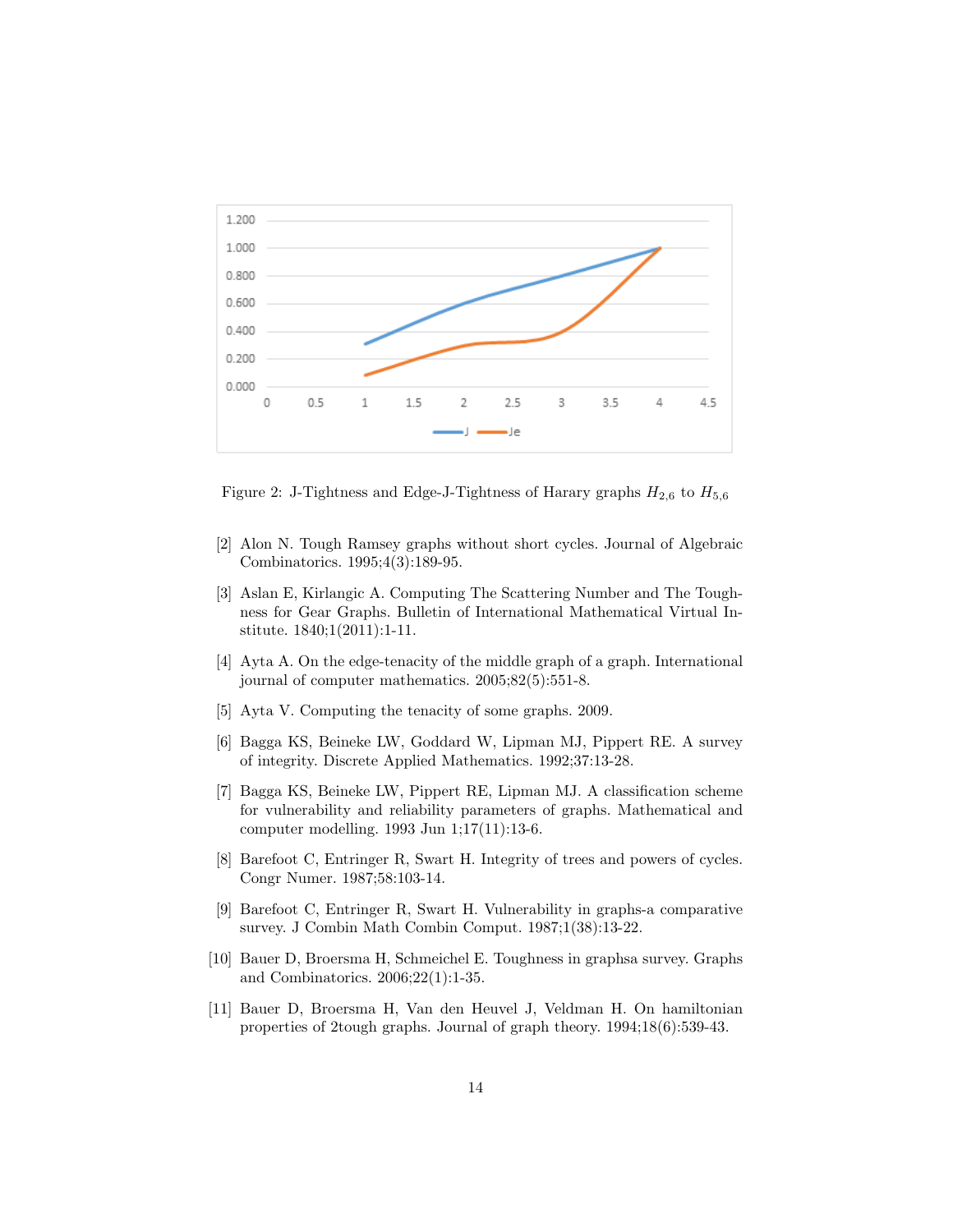- <span id="page-14-8"></span>[12] Bauer D, Broersma H, Veldman HJ. Not every 2-tough graph is hamiltonian. Discrete Applied Mathematics. 2000;99(1-3):317-21.
- <span id="page-14-14"></span>[13] Bauer D, Hakimi SL, Schmeichel E. Recognizing tough graphs is NP-hard. Discrete Applied Mathematics. 1990;28(3):191-5.
- <span id="page-14-4"></span>[14] Bauer D, Katona GY, Kratsch D, Veldman HJ. Chordality and 2-factors in tough graphs. Discrete applied mathematics. 2000;99(1-3):323-9.
- <span id="page-14-9"></span>[15] Bauer D, Morgana A, Schmeichel E. On the complexity of recognizing tough graphs. Discrete Mathematics. 1994;124(1-3):13-7.
- <span id="page-14-5"></span>[16] Bauer D, Niessen T, Schmeichel E. Toughness, minimum degree, and spanning cubic subgraphs. Journal of Graph Theory. 2004;45(2):119-41.
- [17] Bauer D, Schmeichel E, Veldman HJ. Progress on tough graphs-another four years. 1996.
- <span id="page-14-6"></span>[18] Bauer D, Vandenheuvel J, Schmeichel E. Toughness and triangle-free graphs. Journal of Combinatorial Theory, Series B. 1995;65(2):208-21.
- <span id="page-14-10"></span>[19] Bauer D, van den Heuvel J, Morgana A, Schmeichel E. The complexity of recognizing tough cubic graphs. Discrete applied mathematics. 1997;79(1- 3):35-44.
- <span id="page-14-11"></span>[20] Bauer D, Van Den Heuvel J, Morgana A, Schmeichel E. The complexity of toughness in regular graphs. Congressus Numerantium. 1998:47-62.
- <span id="page-14-7"></span>[21] Beineke LW, Goddard W, Vandell R. More measures of vulnerability: Splinter sets and directed toughness. 2002.
- <span id="page-14-0"></span>[22] Beineke LW, Harary F. The connectivity function of a graph. Mathematika. 1967;14(2):197-202.
- <span id="page-14-1"></span>[23] Bondy JA, Murty USR. Graph theory with applications: Macmillan London; 1976.
- <span id="page-14-15"></span>[24] Broersma H. How tough is toughness? Bulletin of EATCS. 2015;3(117).
- <span id="page-14-13"></span>[25] Bulteau S, Rubino G. A new approach to vulnerability evaluation of communication networks. Teletraffic Science and Engineering. 2: Elsevier; 1997. p. 681-90.
- <span id="page-14-12"></span>[26] Choudum SA, Priya N. Tenacity of complete graph products and grids. Networks: An International Journal. 1999;34(3):192-6.
- <span id="page-14-3"></span>[27] Chvtal V. Tough graphs and hamiltonian circuits. Discrete Mathematics. 1973;5(3):215-28.
- <span id="page-14-2"></span>[28] Clark LH, Entringer RC, Fellows MR. Computational complexity of integrity. J Combin Math Combin Comput. 1987;2:179-91.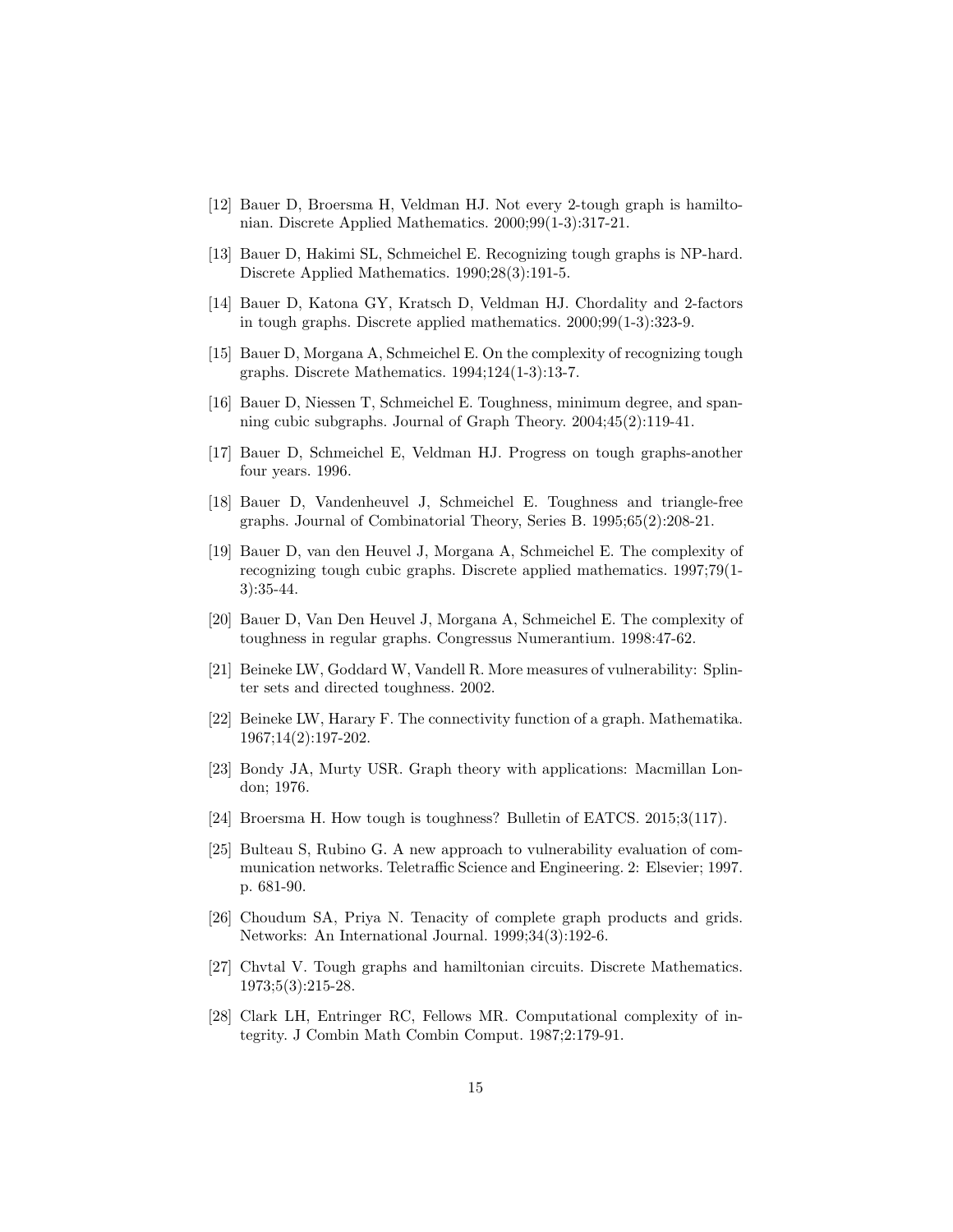- <span id="page-15-10"></span>[29] Cozzens M, Moazzami D, Stueckle S, editors. The tenacity of a graph. Seventh International Conference on the Theory and Applications of Graphs; 1995: New York: Wiley.
- <span id="page-15-4"></span>[30] Cunningham WH. Computing the binding number of a graph. Discrete Applied Mathematics. 1990;27(3):283-5.
- [31] Dankelmann P, Hellwig A, Volkmann L. On the connectivity of diamondfree graphs. Discrete Applied Mathematics. 2007;155(16):2111-7.
- <span id="page-15-1"></span>[32] Geller D, Harary F. Connectivity in digraphs. Recent Trends in Graph Theory: Springer; 1971. p. 105-15.
- <span id="page-15-0"></span>[33] Gring F. Short proof of Menger's Theorem. Discrete Mathematics. 2000;219(1-3):295-6.
- <span id="page-15-3"></span>[34] Goddard W. The binding number of trees and K (1, 3)-free graphs. J Combin Math Combin Comput. 1990;7:193-200.
- <span id="page-15-8"></span>[35] Goddard W, Swart HC. Integrity in graphs: bounds and basics. J Combin Math Combin Comput. 1990;7:139-51.
- <span id="page-15-9"></span>[36] Goddard W, Swart HC. On the toughness of a graph. Quaestiones Mathematicae. 1990;13(2):217-32.
- <span id="page-15-12"></span>[37] Golshani A, Moazzami D, Amiri SA. On the complexity of recognizing tenacious graphs. ARS COMBINATORIA. 2017;131:11-21.
- <span id="page-15-2"></span>[38] Hellwig A, Volkmann L. Maximally edge-connected and vertex-connected graphs and digraphs: A survey. Discrete Mathematics. 2008;308(15):3265- 96.
- <span id="page-15-11"></span>[39] Javan A, Akhavan M, Moeini A, Moazzami D. Edge-Tenacity in Cycles and Complete graphs. International Journal in Foundations of Computer Science and Technology (IJFCST). 2015;5(2).
- <span id="page-15-13"></span>[40] Javan A, Jafarpour M, Moazzami D, Moieni A. Normalized Tenacity and Normalized Toughness of Graphs. Journal of Algorithms and Computation. 2017;49(2):141-59.
- <span id="page-15-5"></span>[41] Jung HA. On a class of posets and the corresponding comparability graphs. Journal of Combinatorial Theory, Series B. 1978;24(2):125-33.
- <span id="page-15-6"></span>[42] Kirlangic A. The rupture degree and gear graphs. Bulletin of the Malaysian Mathematical Sciences Society. 2009;32(1).
- <span id="page-15-7"></span>[43] Li F, Li X, editors. Computing the rupture degrees of graphs. 7th International Symposium on Parallel Architectures, Algorithms and Networks, 2004 Proceedings; 2004: IEEE.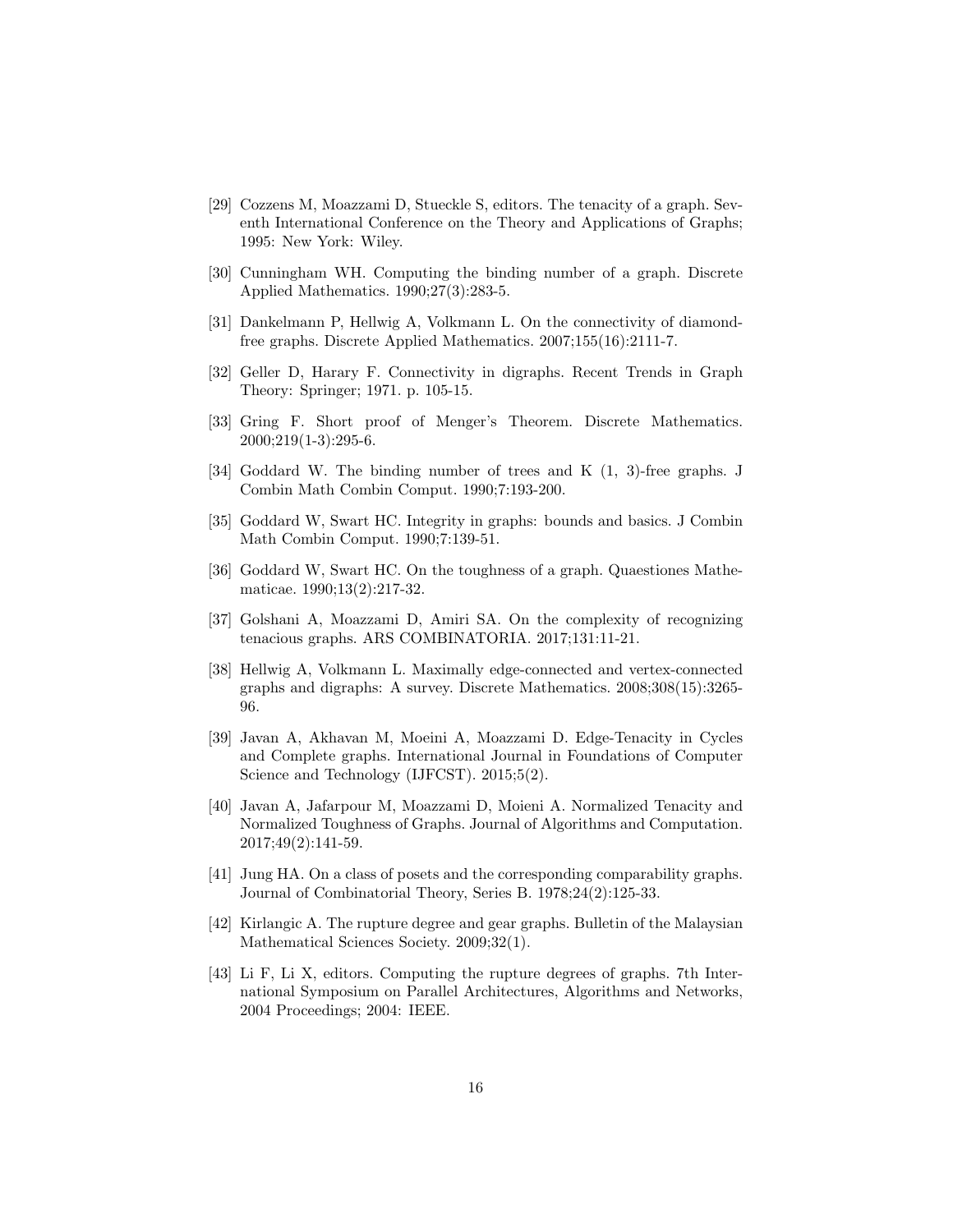- <span id="page-16-5"></span>[44] Li X, Mao Y. A survey on the generalized connectivity of graphs. arXiv preprint arXiv:12071838. 2012.
- <span id="page-16-9"></span>[45] Li Y, Zhang S, Li X. Rupture degree of graphs. International Journal of Computer Mathematics. 2005;82(7):793-803.
- <span id="page-16-12"></span>[46] Li Y, Zhang S, Zhang Q. Vulnerability parameters of split graphs. International Journal of Computer Mathematics. 2008;85(1):19-23.
- <span id="page-16-3"></span>[47] Mader W, editor Connectivity and edge-connectivity in finite graphs. Surveys in Combinatorics (Proceedings of the Seventh British Combinatorial Conference), London Mathematical Society Lecture Note Series; 1979.
- <span id="page-16-2"></span>[48] Menger K. Zur allgemeinen kurventheorie. Fundamenta Mathematicae. 1927;10(1):96-115.
- <span id="page-16-13"></span>[49] Moazzami D, Salehian B. Some results related to the tenacity and existence of k-trees. Discrete Applied Mathematics. 2009;157(8):1794-8.
- <span id="page-16-14"></span>[50] Moazzami D. Tenacity of a graph with maximum connectivity. Discrete Applied Mathematics. 2011;159(5):367-80.
- <span id="page-16-6"></span>[51] Nagamochi H, Ibaraki T. Algorithmic aspects of graph connectivity: Cambridge University Press; 2008.
- <span id="page-16-10"></span>[52] Nishizeki T. A 1-tough nonhamiltonian maximal planar graph. Discrete Mathematics. 1980;30(3):305-7.
- <span id="page-16-15"></span>[53] Piazza BL, Robertst FS, Stueckle SK. Edgetenacious networks. Networks.  $1995;25(1):7-17.$
- <span id="page-16-11"></span>[54] Pippert RE. On the toughness of a graph. Graph Theory and Applications: Springer; 1972. p. 225-33.
- <span id="page-16-0"></span>[55] Shabankhah M. A Survey On the Vulnerability Parameters of Networks. Journal of Algorithms and Computation. 2016;48(1):155-62.
- <span id="page-16-4"></span>[56] Whitney H. Congruent graphs and the connectivity of graphs. Hassler Whitney Collected Papers: Springer; 1992. p. 61-79.
- <span id="page-16-7"></span>[57] Woodall D. The binding number of a graph and its Anderson number. Journal of Combinatorial Theory, Series B. 1973;15(3):225-55.
- <span id="page-16-16"></span>[58] Yannakakis M, editor Node-and edge-deletion NP-complete problems. Proceedings of the tenth annual ACM symposium on Theory of computing; 1978: ACM.
- <span id="page-16-1"></span>[59] Yatauro M. Stability Theorems for Graph Vulnerability Parameters. Graphs and Combinatorics. 2021 Jan;37(1):221-39.
- <span id="page-16-8"></span>[60] Zhang S, Li X, Han X. Computing the scattering number of graphs. International journal of computer mathematics. 2002;79(2):179-87.